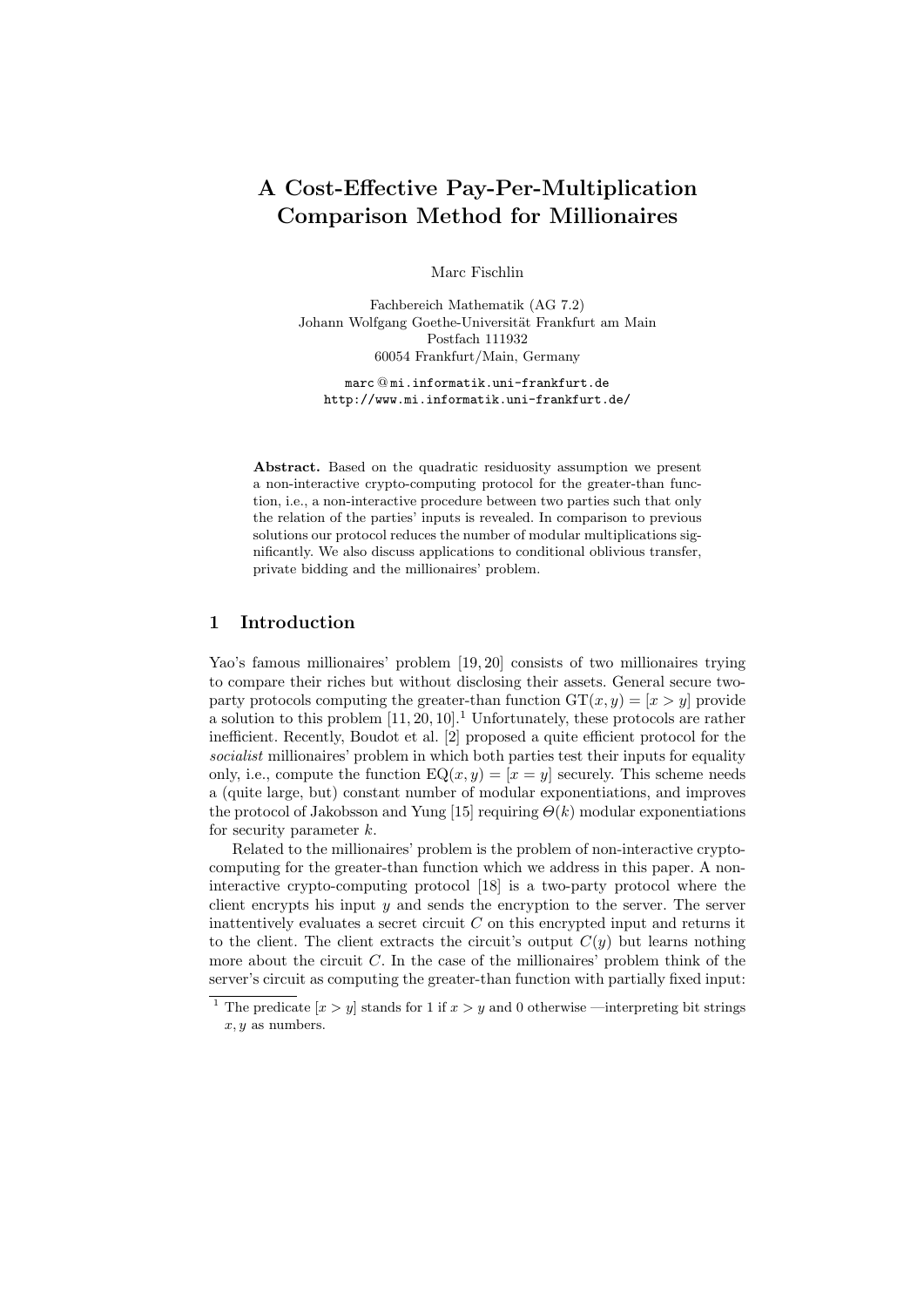$C(\cdot) = \text{GT}(x, \cdot)$ . Keeping the circuit secret implies that nothing about the input x except for  $|x > y|$  is leaked.

As an application of such non-interactive crypto-computing consider a company that offers groceries or airline tickets over the Internet. The company tries to optimize its profit but is willing to sell an airline ticket above the breakeven point y. Hence, they ask the customer how much he would pay for the ticket, and if the customer's offer  $x$  exceeds  $y$  then they clinch the deal. This, of course, requires that y is hidden or else the customer will simply set x to  $y + 1$ . On the other hand, the customer, too, would like to keep his offer  $x$  secret unless the deal is made and he has to reveal  $x$  anyway.

Using a non-interactive crypto-computing protocol the company plays the client and publishes its bound  $y$  by encrypting it. The customer computes the circuit for the greater-than function with his bid  $x$  and returns it to the company (along with a commitment of x). The company decrypts and verifies that  $x > y$ and, if so, declares that it sells and asks the customer to reveal his bid and to decommit. If the customer then refuses or decommits incorrectly then the company may blacklist him, at least for a certain time. Or, the customer is obliged to attach a signature to the commitment of x which binds him to his offer in case of a dispute.

In the example above, a 'clever' customer could simply find out the corporation's bound y and buy for  $x = y + 1$  by bidding 1, 2, 3,... until the company announces the deal. The most obvious countermeasure against such a behavior is to allow the customer to bid only once within a certain period (say, a couple of minutes for stocks, a week for flight tickets, etc). Alternatively, the offerer may raise the bound  $\eta$  with each failing bid of the customer. Details depend on the application.

General non-interactive crypto-computing protocols for various classes of circuits appear in [18, 1]. If one applies the general result in [18, 1] to compute the GT-function with the straightforward circuit (this circuit is also optimal when applying  $[18, 1]$ , as far as we know) and using the quadratic-residuosity bitencryption of Goldwasser and Micali (see [12] or Section 2.1), then this requires at least  $n^4$  modular multiplications in  $Z_N^*$  for inputs  $x, y \in \{0,1\}^n$ . The general solutions in [5, 16, 4] involve  $\Omega(n)$  modular exponentations with constants larger than 3 (and on the average therefore at least  $4.5kn$  multiplications<sup>2</sup> for security parameter k). Hence, as opposed to  $[18, 1]$  and, as we will see, to our solution, the computational complexity of the latter protocols depends on the length of security parameter and grows whenever we switch to larger  $k$ . For these protocols,  $k = 160$  seems to be an appropriate choice today.

In contrast to the general approach in [18] our starting point is the logic formula describing the GT-function. As we will see, this formula can be converted into a protocol that utilizes the homomorphic operations supported by the Goldwasser-Micali system. For instance, we take advantage of the AND-

<sup>2</sup> Neglecting preprocessing. Yet, preprocessing is not always applicable in these protocols. Futhermore, Naor et al. [16] accomplish the constant 3 in the random oracle model only; otherwise the bound becomes 5.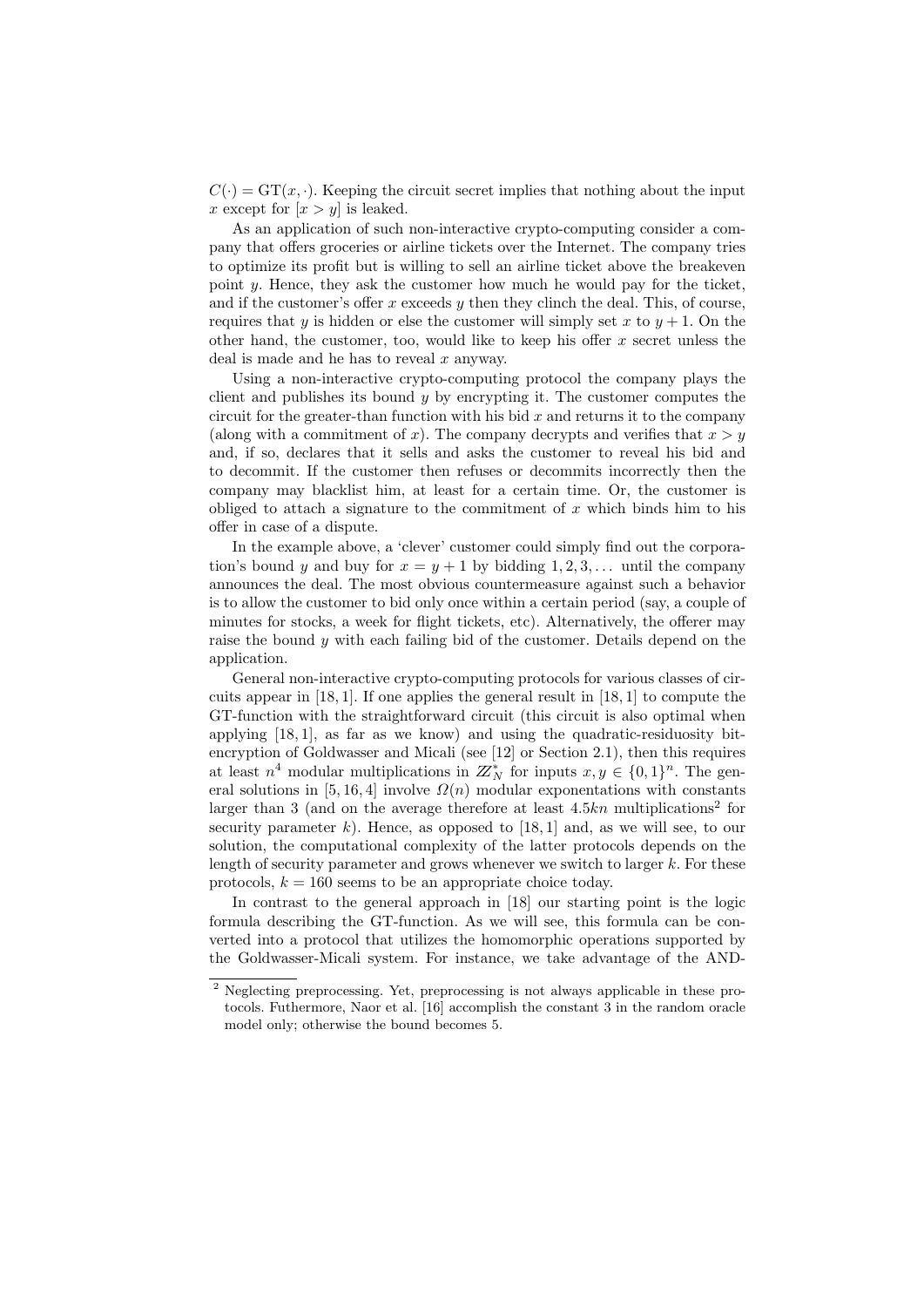homomorphic variant of the Goldwasser-Micali scheme presented in [18]. To best of our knowledge this is the first application of this AND-homomorphic encryption scheme.

Our protocol takes at most  $6n\lambda$  modular multiplications in  $\mathbb{Z}_N^*$  for the server and  $2n$  for the client (once an RSA-modulus  $N$  has been generated and neglecting the less expensive effort for  $GM$ -decoding), where  $n$  is the bit length of each input x, y and  $\lambda$  determines the error of the protocol (the error is  $5n \cdot 2^{-\lambda}$ ). Note that the number of multiplications in our protocol does not depend on  $k$ , but rather on the input length n and the absolute error parameter  $\lambda$ .

Allowing a small error of, say,  $2^{-40}$ , for inputs of 15 bits our solution requires about 4,000 multiplications for the server instead of  $15^4 \approx 50,000$  as in [18, 1] and  $> 10,800$  for [5, 16, 4] for  $k = 160$ . If we have 20-bit inputs (which occurs if we compare time data, for instance) then for error  $2^{-40}$  our protocol needs 6,000 multiplications for the server compared to  $20^4 = 160,000$  in [18, 1] or  $\geq 14,400$ in [5, 16, 4].

Finally, we discuss consequences to related protocols. The first observation is that our protocol can also be applied to functions that reduce to the greater-than function, e.g., any comparison function that can be described by  $\text{COMP}_{a,b}(x, y) = [ax+b > y]$  for public constants a, b. In particular, the greateror-equal-to function equals  $GT(x + 1, y)$ . This possibly increases the number of multiplications since the bit size of  $ax + b$  might be larger than n bits, yet the number of multiplications in our protocol grows quasi linear with the bit size for fixed error level.

Another interesting application of our non-interactive protocols are conditional oblivious transfer protocols. Introduced by Di Crescenzo et al. [7], with such a protocol, instead of obliviously transferring a bit  $b$  to a receiver with probability 1/2, the sender transfers the bit given that a predicate over additional private inputs x (of the sender) and y (of the receiver) is satisfied. We devise such a protocol for the greater-than predicate that, in contrast to the solution in [7], keeps the server's input  $x$  secret. That is, the receiver learns the predicate  $[x > y]$  but nothing else about x, and moreover gets the bit b if and only if  $x > y$ . The sender, on the other side, does not learn anyhing about  $y$  and in particular does not come to know if b has been transferred. It is worth mentioning that we are not aware if the general non-interactive crypto-computing protocol in [18] for the greater-than function can be used to derive such an oblivious transfer protocol. See Section 4 for details.

As for further implications, we have already mentioned the connection to the millionaires' problem and we elaborate further in Section 4.2. Aiming at a similar problem, we show how to construct improved private-bidding protocols with an oblivious third party [3]. These are protocols where two parties compare their bids. For this, a third party helps to compute the result and thereby guarantees fairness. Yet, the third party remains oblivious about the outcome of the bidding.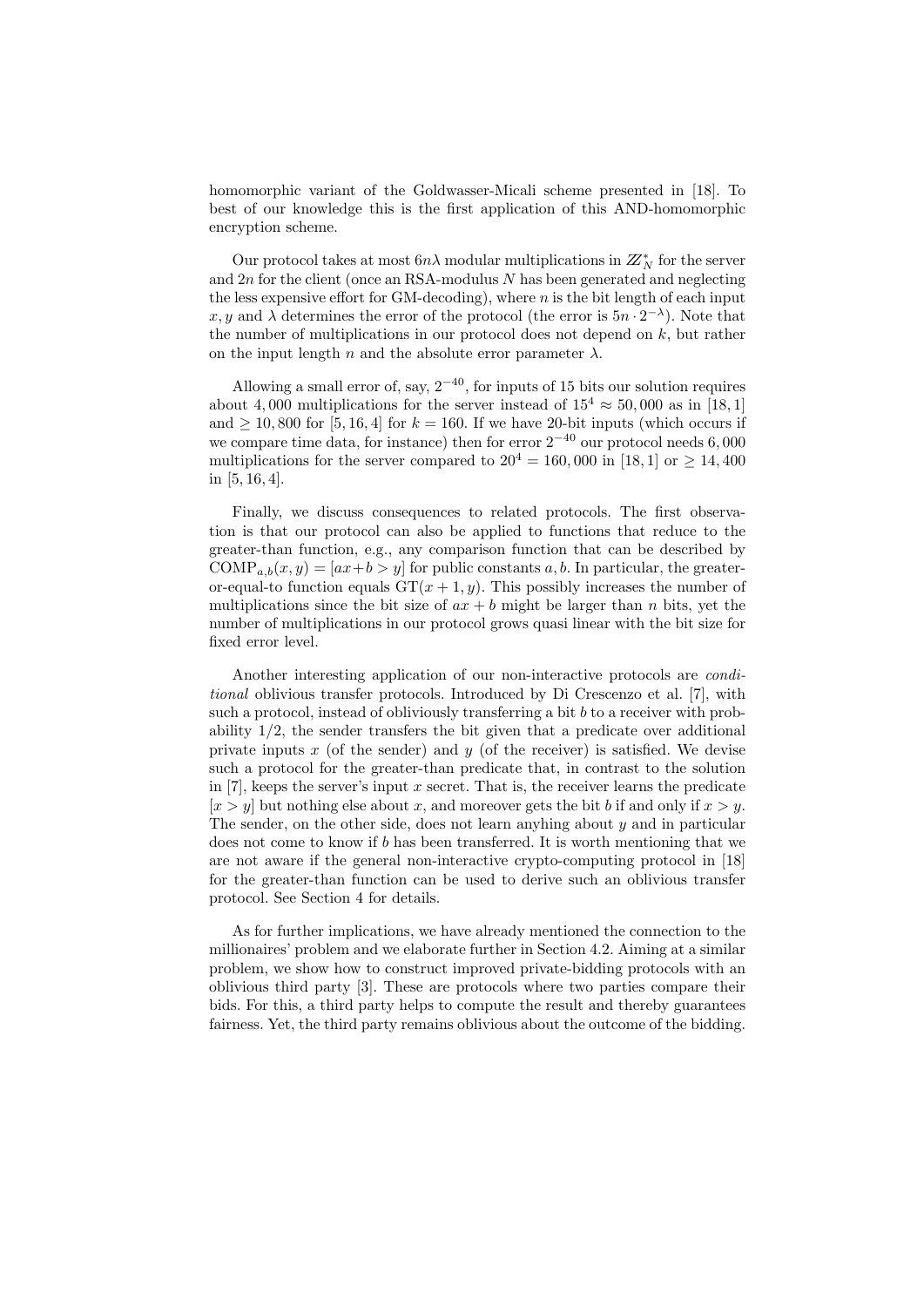# 2 Preliminaries

We denote by  $Z_N$  the ring of intergers modulo N and by  $Z_N^*$  the elements in  $Z_N$  relatively prime to N. Let  $Z_N^*(+1)$  denote the subset of  $Z_N^*$  that contains all elements with Jacobi symbol +1. By  $QR_N \subset Z_N^*(+1)$  and  $Q_{\text{NR}_N} \subset$  $Z_N^*(+1)$  we refer to the quadratic residues and non-residues, respectively. See [14] for number-theoretic background.

In the sequel we write  $Enc(b, r)$  for the output of the encryption algorithm Enc for bit b and randomness r. Let  $Enc(b)$  denote the corrresponding random variable, and  $Enc_0(b)$  a fixed sample from  $Enc(b)$  (where the random string r is irrelevant to the context). We write  $c \leftarrow \text{Enc}(b)$  for the process of encrypting a bit  $b$  randomly and assigning the result to  $c$ .

We sometimes switch between bit strings and numbers in a straightforward way. That is, for a bit string  $x = x_1 \ldots x_n$  we associate the number  $\sum x_i 2^{i-1}$  and vice versa. In particular,  $x_n$  is the most significant bit and  $x_1$  the least significant one.

# 2.1 Goldwasser-Micali Encryption Scheme

In [12] Goldwasser and Micali introduced the notion of semantic security for encryption schemes and presented such a semantically-secure scheme based on the quadratic residuosity assumption. Namely, the public key consists of an RSA-modulus  $N = pq$  of two equally large primes p, q, and a quadratic nonresidue  $z \in \mathbb{Z}_N^*(+1)$ . To encrypt a bit b choose a random  $r \in \mathbb{Z}_N^*$  and set  $Enc(b, r) := z^{b}r^{2} \mod N$ . If and only if  $b = 1$  then this is a quadratic non-residue. And this can be recognized efficiently given the secret key, i.e., the factorization  $p, q$  of N. In contrast, deciding quadratic residuosity without knowledge of the factorization is believed to be hard, i.e., the quadratic-residuosity-assumption says that infeasible to significantly distinguish between 0- and 1-encryptions given only  $N$  and  $z$ .

Let us recall some useful facts about the GM-encryption scheme. First, the GM-scheme has nice homomorphic properties which allow to compute the exclusive-or of two encrypted bits and to flip an encrypted bit. Second, it is rerandomizable, i.e., given a ciphertext of an unknown bit  $b$  and the public key only, one can generate a uniformly distributed ciphertext of b.

- xor-property:  $\text{Enc}_0(b) \cdot \text{Enc}_0(b') = \text{Enc}_0(b \oplus b') \mod N$
- not-property:  $\text{Enc}_0(b) \cdot z = \text{Enc}_0(b \oplus 1) \text{ mod } N$
- rerandomization: Rand( $\text{Enc}_0(b) := \text{Enc}_0(b) \cdot \text{Enc}(0) \mod N$  is identically distributed to  $Enc(b)$

Another important property of the GM-system is that it can be turned into an AND-homomorphic one over  $\{0,1\}$  (cf. [18]): Let k be a security parameter and  $\lambda$  a sufficiently large function such that  $2^{-\lambda}$  is small enough; we will discuss the choice of  $\lambda$  afterwards. To encrypt a bit b we encode  $b = 1$  as a sequence of  $\lambda$  random quadratic residues (i.e., as  $\lambda$  GM-encryptions Enc(0)), and  $b = 0$  as a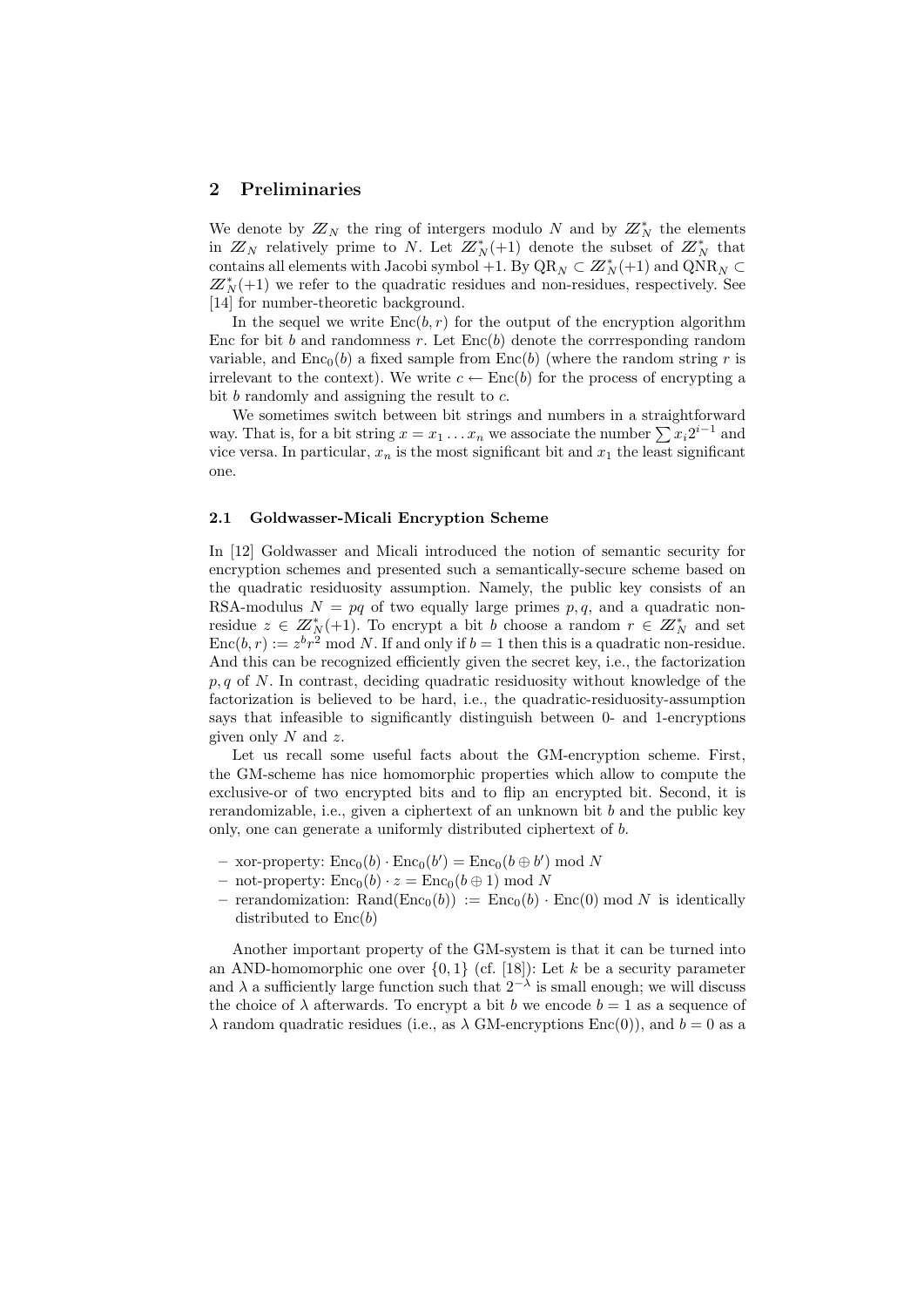sequence of  $\lambda$  random elements from  $\bar{Z}^*_N(+1)$  (i.e., as  $\lambda$  GM-encryptions  $\mathrm{Enc}(a_i)$ for random bits  $a_1, \ldots, a_{\lambda(k)}$ . We denote this encryption algorithm by Enc<sup>AND</sup> and adopt the aforementioned notations  $Enc<sup>AND</sup>(b), Enc<sup>AND</sup>(b, r), Enc<sup>AND</sup>(b).$ 

The decryption process takes a sequence of  $\lambda$  elements from  $Z_N^*(+1)$  and returns 1 if all elements are quadratic residues, and 0 otherwise (i.e., if there is a quadratic non-residue among those elements). Note that there is a small probability of  $2^{-\lambda}$  that a 0-bit is encrypted as a sequence of  $\lambda$  quadratic residues, and thus that decryption does not give the desired result. Choosing  $\lambda$  sufficiently large this almost never happens. In practice setting  $\lambda$  to 40 or 50 should be sufficient.

Next we explain how  $Enc<sup>AND</sup>$  supports the AND-operation (with some small error). Given two encryptions  $Enc_0^{\text{AND}}(b)$  and  $Enc_0^{\text{AND}}(b')$  of bits  $b, b'$  we claim that the componentwise product mod $N$  is an encryption of  $b \wedge b'$  (except with error  $2^{-\lambda}$  over the choice of the randomness in the encryption process). Clearly, this is true if at least one of the sequences represents a 1-encryption, because multiplying this sequence with the other one does not change the quadratic character of the elements in the other sequence. If  $b = b' = 0$ , though, the quadratic non-residues in both sequences can accidentally cancel out. But again this happens with probability  $2^{-\lambda}$  only.

A crucial observation for our protocol is that we can embed a basic GMencryption into an AND-homomorphic one. This embedding is done as follows: given  $Enc_0(b)$  first flip the encapsulated bit b by multiplying the encryption with z. Then, generate a sequence of  $\lambda$  basic encryptions by letting the *i*-th sample be either Rand( $z \operatorname{Enc}_0(b)$ ) or  $\operatorname{Enc}(0)$  with probability 1/2. If  $b = 1$ , and therefore  $z\operatorname{Enc}_0(b) \in \overline{\mathbf{QR}_N}$ , then the result is identically distributed to  $\operatorname{Enc}^{\operatorname{AND}}(1)$ . For  $b = 0$  we generate a sequence of random quadratic residues and random nonresidues (since  $z \operatorname{Enc}_0(b) \in \text{QNR}_N$ ), identically distributed to  $\operatorname{Enc}^{\text{AND}}(0)$ .

## 2.2 Non-Interactive Crypto-Computing

We have already outlined the problem of non-interactive crypto-computing protocols in the introduction. We give a very succinct description; for a more formal definition see [18]. Also, our definition merely deals with honest-but-curious parties, i.e., parties that follow the prescribed program but try to gain advantage from listening. The general case of dishonest parties is discussed afterwards.

Recall that a non-interactive crypto-computing protocol consists of two parties, the client (with input y) and the server (possessing a circuit C), such that the client sends a single message to the server and receives a single message as reply. The following holds:

- completeness: for any input y and any circuit C the honest client is able to extract the value  $C(y)$  from the answer of the honest server.
- (computational) privacy for the client: the client's message for input  $y$  is not significantly distinguishable from a message generated for any other input  $y'$  of the same length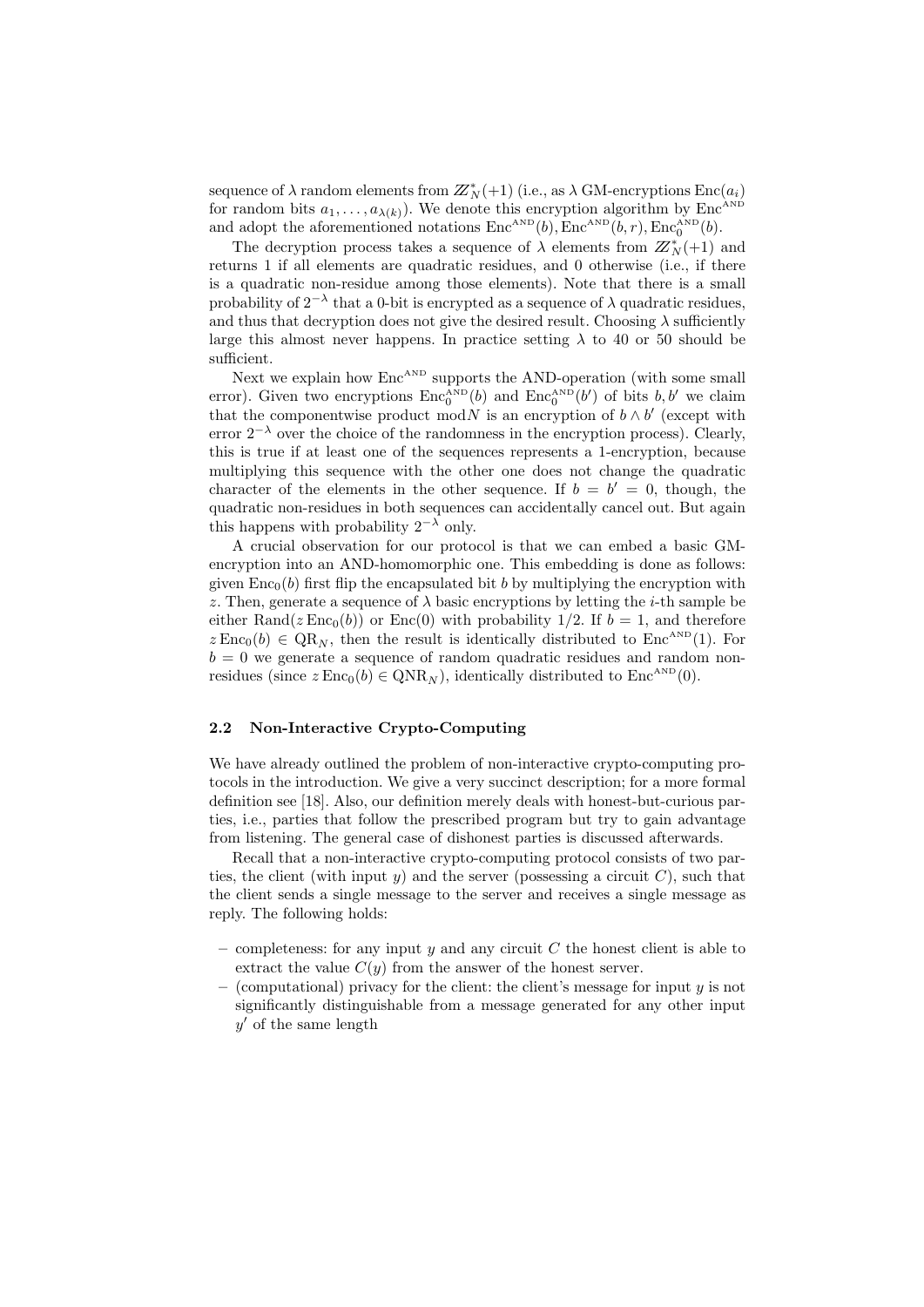– (perfect) privacy for the server: the distribution of the server's answer depends only on the circuit's output  $C(y)$  (where y is the message that the honest client sends encrypted).

A dishonest client could cheat by sending incorrect encryptions or system parameters. In case of the Goldwasser-Micali scheme the client should therefore send also a non-interactive proof of correctness for the modulus  $N$  and the nonredisue z; in practice these parameters are likely to be certified by some trusted authority anyway, and an additional correctness proof is redundant. Moreover, it is easy to see that, once the parameters' correctness is approved, the server can check that the client sends n encrypted bits by verifying that the n transmitted elements belong to  $Z_N^*(+1)$ .

As for dishonest servers, Sander et al. [18] suggest that the server publishes a pair  $(y_0, C(y_0))$ . The client may now ask about several input pairs where each pair consists of encryptions of  $y$  and  $y_0$  in random order. It can then be checked that the server answers consistently. Yet, the client must now also prove that each pair equals encryptions of  $y, y_0$  for the same y.

We stress that in some settings neither party seems to gain any noticeable advantage by deviating from the protocol. Recall the flight ticket example. As explained, the company as the client in the crypto-computing protocol essentially cannot cheat if it uses certified system parameters. And, since it wants to sell its product, it is likely to announce the deal if it later decrypts and finds out that the bid is high enough; since nothing else than this relationship is leaked about the bid, there does not seem to be a point in delaying the deal to wait for better offers. Similarly, if the customer sends garbage the company may blacklist him.

## 3 Non-Interactive Crypto-Computing for Comparison

In this section we present our protocol for non-interactively computing the greater-than function. As discussed before, we only deal with the case of honestbut-curious client and server. Clearly, a number  $x$  is greater than another number y if, for some i, we have  $x_i = 1$  and  $y_i = 0$  and  $x_j = y_j$  for all more significant bits for  $j = i + 1, \ldots, n$ . More formally,

$$
[x > y] \quad : \iff \quad \bigvee_{i=1}^{n} \left( x_i \land \neg y_i \land \bigwedge_{j=i+1}^{n} (x_j = y_j) \right) \tag{1}
$$

Note that  $x_j = y_j$  can be written as  $\neg(x_j \oplus y_j)$  and that both operations  $\oplus$ ,  $\neg$ can be easily implemented for the basic GM-scheme.

The disjunction in Expression (1) is an exclusive OR, i.e., only one implicant is satisfiable simultanously. This suggests the following strategy to compute the formula: we process each implicant individually and compute  $x_i \wedge \neg y_i \wedge$  $\bigwedge_{j=i+1}^{n}(x_j = y_j)$  using the basic and the AND-homomorphic GM-system, respectively, for  $\oplus$ ,  $\neg$  and AND. This is done by performing the computations for  $x_j = y_j$  and  $\neg y_i$  with the basic GM-encryption scheme, and by embedding the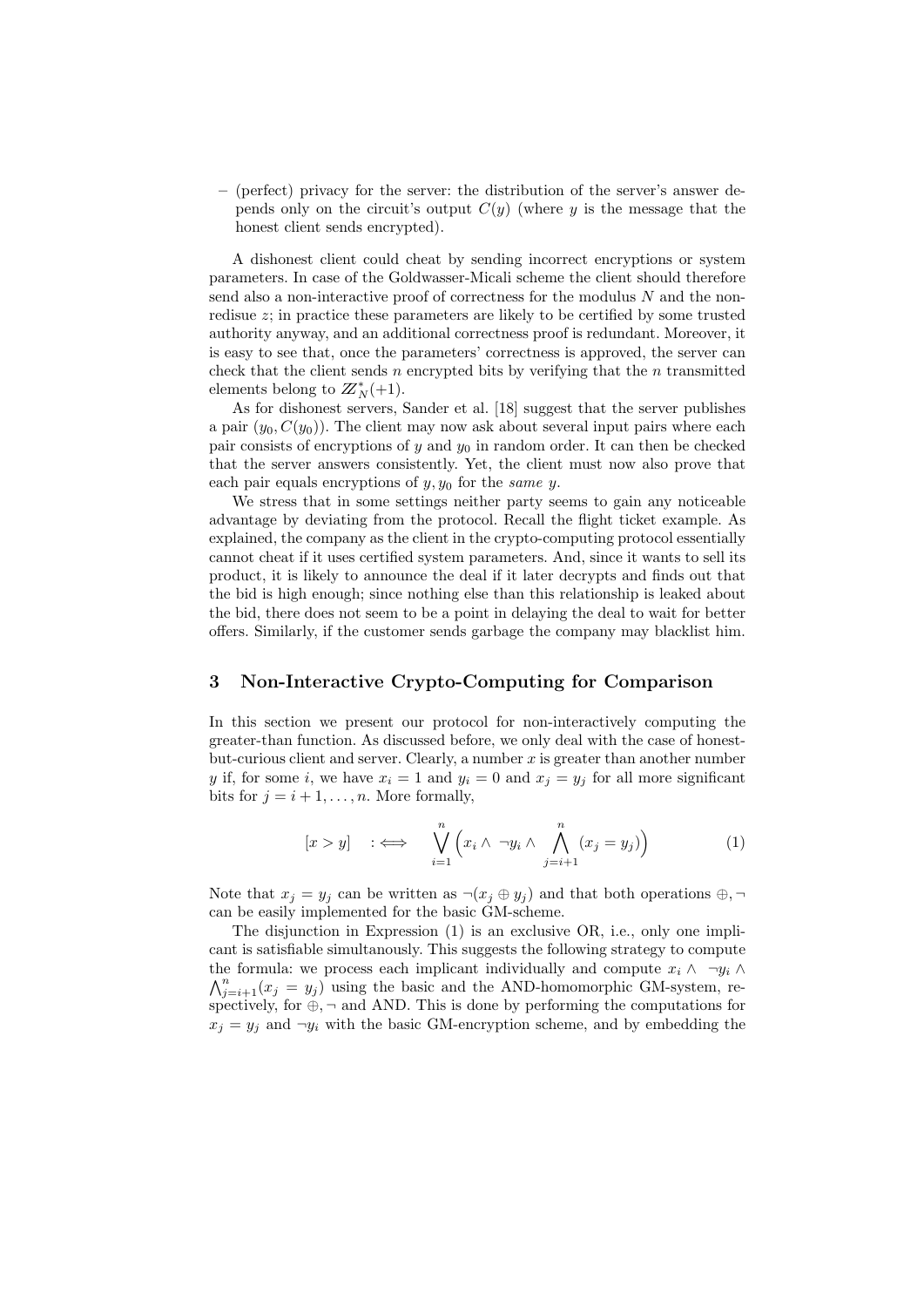results and the encryption for  $x_i$  into the extended system and computing the AND. Then we permute the resulting n encryptions of the implicants and output them. If and only if  $[x > y]$  then there exists a random AND-GM-encryption of 1, and this appears at a random position. Otherwise we have a sequence of random 0-encryptions. The protocol is given in Figure 1.<sup>3</sup>

In Figure 2 we reduce the number of multiplications. This is done by first noting that one can re-use the encryption for  $\bigwedge_{j=i+1}^{n} (x_j = y_j)$  from stage i for stage  $i-1$ . That is, for  $i = n, n-1, \ldots, 1$  we compute and store the product  $P_i^{\text{AND}}$  representing  $\bigwedge_{j=i+1}^n (x_j = y_j)$ . Then we merely compute the AND of this stored encryptions with the ciphertext for  $x_i = y_i$ . Moreover, if we know x explicitly then we can compute  $x_i = y_i$  directly by  $\text{Enc}_0(y_i) \cdot z^{1-x_i}$  instead of first encrypting x and then computing  $Enc_0(y_i) \cdot Enc_0(x_i)$ . Finally, we remark that we only need to rerandomize one of the encryptions of  $X_i^{\text{AND}}, \bar{Y}_i^{\text{AND}}$  and  $P_i^{\text{AND}}$  in order to rerandomize each product  $T_i^{\text{AND}} = X_i^{\text{AND}} \cdot \bar{Y}_i^{\text{AND}} \cdot P_i^{\text{AND}}$ . In Figure 2 this is done for  $X_i^{\text{AND}}$ , whereas for  $\bar{Y}_i^{\text{AND}}$  and  $E_i^{\text{AND}}$  we choose the fixed quadratic residue  $1 \in QR_N$  instead of a random GM-encryption Enc(0) when embedding.

Some easy but important observations follow:

**Lemma 1.** For inputs  $x, y \in \{0, 1\}^n$  and security and error parameter k and  $\lambda$ the protocol in Figure 1 with the optimized server algorithm in Figure 2 satisfies:

- for  $x \leq y$  the  $T_i^{AND}$  are all random AND-encryptions  $Enc^{AND}(0)$  of 0.
- $-$  for  $x > y$  there exists exactly one uniformly distributed i for which  $T_i^{_{\Lambda N\!L}}$ represents a random 1-encryption  $Enc<sup>AND</sup>(1)$ ; for all other  $j \neq i$  we have random 0-encryptions  $\text{Enc}^{AND}(0)$  for  $T_j^{AND}$ .
- $-$  the evaluation takes only  $6n\lambda$  multiplications in  $\mathbb{Z}_N^*$  for the server in the worst case, and  $5n\lambda$  multiplications on the average (over the random choices in the encryption process).
- $-$  the error is at most  $5n \cdot 2^{-\lambda}$ .

We thus derive the following result:

Theorem 1. The protocol in Figure 1 and Figure 2 constitutes a non-interactive crypto-computing protocol for  $GT(x, y) = [x > y]$  such that for inputs  $x, y \in$  ${0,1}^n$  and security parameter k and error parameter  $\lambda$  the client has to perform 2n modular multiplications (plus the number of multiplications to generate a GMinstance  $N, z$  for security parameter k in a preprocessing step) and the server has to carry out at most  $6n\lambda$  multiplications. The error of the protocol is at most  $5n \cdot 2^{-\lambda}$ .

<sup>&</sup>lt;sup>3</sup> We remark that the fact that we do not have to compute the disjunction explicitly supports our improved protocol. Otherwise we would have to compute the OR of AND-encryptions which we do not know how to do without blowing up the number of multiplications like in [18].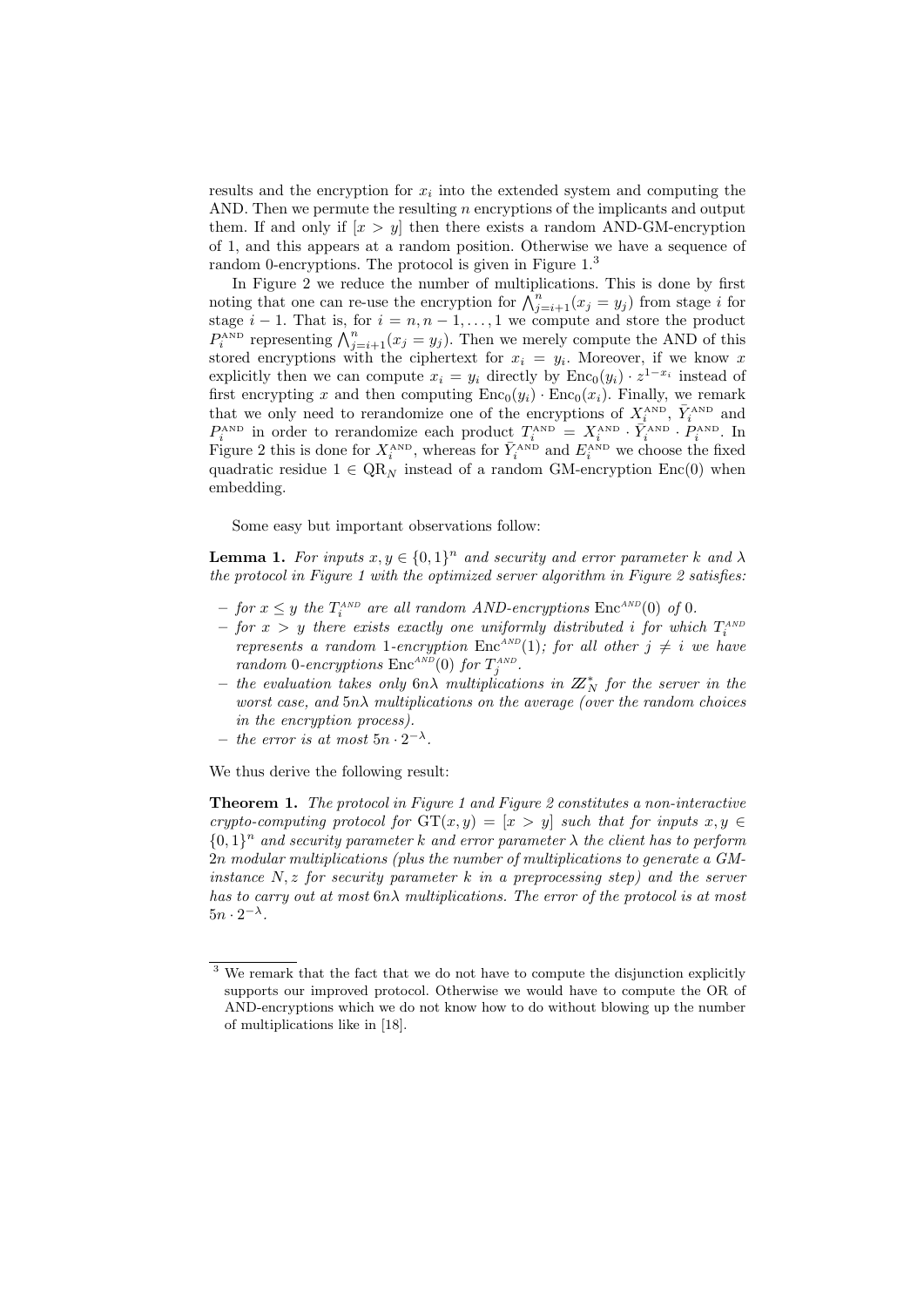security parameter k, error parameter  $\lambda$ Client's algorithm I: – generate GM-instance  $N, z$  for security parameter  $k$ – encrypt input y bit-wise:  $Y_i \leftarrow \text{Enc}(y_i)$  for  $i = 1, ..., n$ – send  $N, z, Y_1, \ldots, Y_n$  to server Server's algorithm: – receive  $N, z, Y_1, \ldots, Y_n$  from client – encrypt input x bit-wise:  $X_i \leftarrow \text{Enc}(x_i)$  for  $i = 1, ..., n$ – compute encryptions of  $e_i = [x_i = y_i] = \neg(x_i \oplus y_i)$ : for all  $i = 1, ..., n$  compute  $E_i = Y_i \cdot X_i \cdot z \mod N$ – embed  $E_i$  into extended encryptions  $E_i^{\text{AND}}$ : for all  $i = 1, \ldots, n$  set  $E_i^{\text{AND}} := (E_{i,1}^{\text{AND}}, \ldots, E_{i,\lambda}^{\text{AND}})$ , where  $E_{i,j}^{\text{AND}} \leftarrow \text{Rand}(zE_i)$ or  $Enc(0)$ , the choice made by a fair coin flip. – embed encryptions  $X_i$  and  $\bar{Y}_i$  of  $x_i$  and  $\neg y_i$  into encryptions  $X_i^{\text{AND}}$  and  $\bar{Y}_i^{\text{AND}}$ : for all  $i = 1, ..., n$  set  $X_i^{\text{AND}} := (X_{i,1}^{\text{AND}}, ..., X_{i,\lambda}^{\text{AND}})$ , where  $X_{i,j}^{\text{AND}} \leftarrow \text{Rand}(zX)$ or Enc(0), the choice made by a fair coin flip. for all  $i = 1, \ldots, n$  set  $\bar{Y}_i^{\text{AND}} := (\bar{Y}_{i,1}^{\text{AND}}, \ldots, \bar{Y}_{i,\lambda}^{\text{AND}})$ , where  $\bar{Y}_{i,j}^{\text{AND}} \leftarrow \text{Rand}(Y_i)$  or  $Enc(0)$ , the choice made by a fair coin flip. – compute terms  $t_i := [x_i \land \neg y_i \land \bigwedge_{j=i+1}^n x_j = y_j]$ : for  $i = 1, ..., n$  let  $T_i^{\text{AND}} = X_i^{\text{AND}} \cdot \overline{Y}_i^{\text{AND}} \cdot \prod_{j=i+1}^n E_j^{\text{AND}} \mod N$ - randomly permute  $T_1^{\text{AND}}, \ldots, T_n^{\text{AND}}$  and return them to the client Client's algorithm II: – receive *n* sequences of  $\lambda$  elements from  $\mathbb{Z}_N^*$  from server – if there exists a sequence of  $\lambda$  quadratic residues then output ' $x > y$ ', else output  $x \leq y'.$ 

# 4 Applications

In the previous section, we have shown how to compute the function  $GT(x, y) =$  $[x > y]$  with few modular multiplications. Here, we discuss several applications of this result.

# 4.1 Conditional Oblivious Transfer

With an oblivious transfer protocol [17] a sender hands with probability  $1/2$  a secret bit to a receiver such that the sender remains oblivious about the fact whether the receiver has actually learned the bit or not. As for a *conditional* oblivious transfer [7], the random choice is replaced by a predicate evaluation depending on some additional private inputs of both parties. For example, in [7] such a protocol has been used to derive a time-release encryption scheme where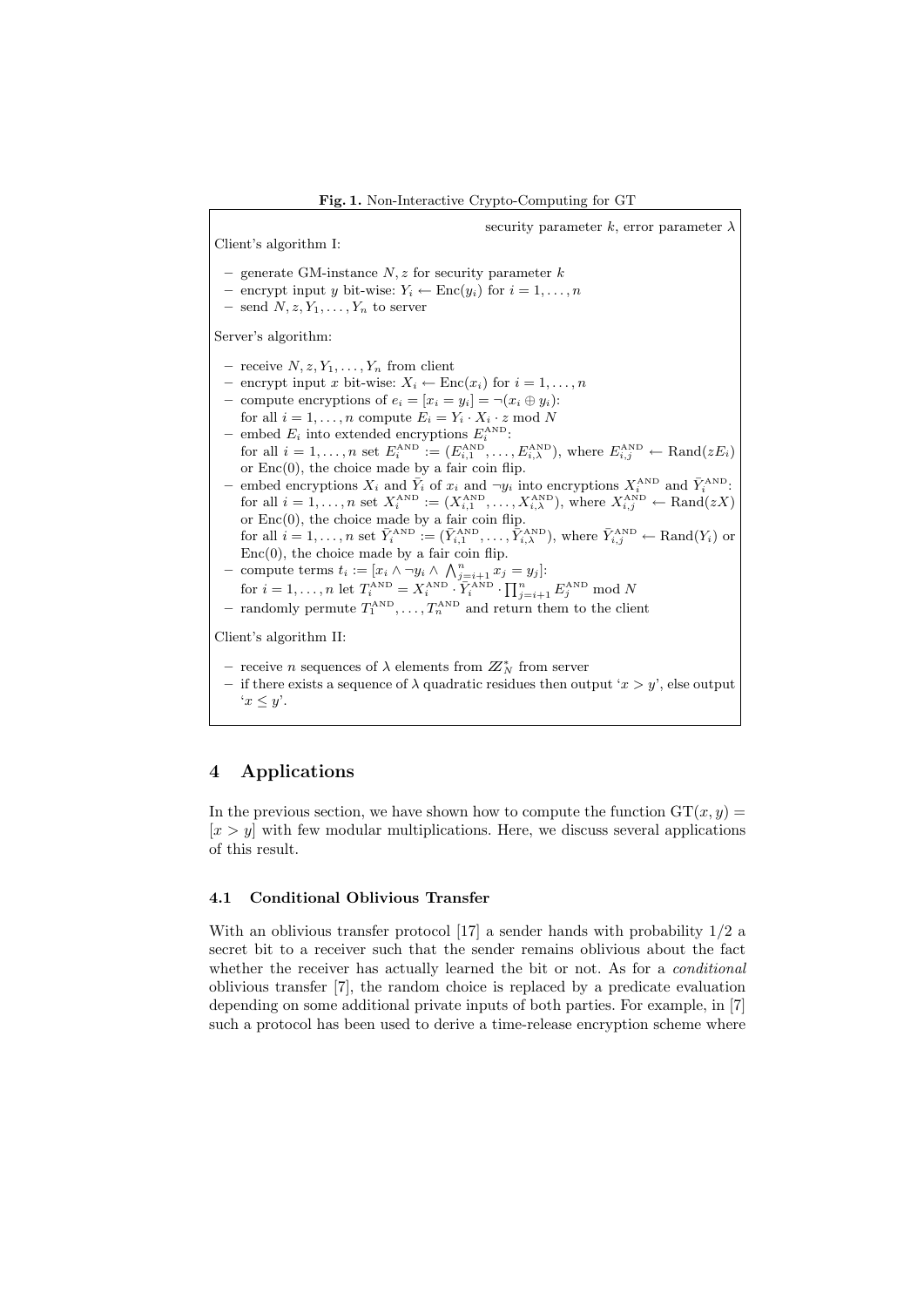Fig. 2. Optimized Non-Interactive Crypto-Computing for GT

| security parameter k, error parameter $\lambda$                                                                                                                                         |
|-----------------------------------------------------------------------------------------------------------------------------------------------------------------------------------------|
| Optimized server algorithm:                                                                                                                                                             |
| - receive $N, z, Y_1, \ldots, Y_n$ from client                                                                                                                                          |
| - embed input x into extended encryptions $X_i^{\text{AND}}$ :                                                                                                                          |
| for all $i = 1, , n$ let $X_i^{\text{AND}} := (X_{i,1}^{\text{AND}}, , X_{i,\lambda}^{\text{AND}})$ , where $X_{i,j}^{\text{AND}} \leftarrow \text{Enc}(z^{1-x_i})$                     |
| or $Enc(0)$ , the choice made by a fair coin flip.                                                                                                                                      |
| - embed $[x_i = y_i]$ into extended encryptions $E_i^{\text{AND}}$ :                                                                                                                    |
| for all $i = 1, \ldots, n$ set $E_i^{\text{AND}} := (E_{i,1}^{\text{AND}}, \ldots, E_{i,\lambda}^{\text{AND}})$ , where $E_{i,j}^{\text{AND}} := Y_j \cdot z^{x_i} \text{ mod } j$      |
| N or $1 \in QR_N$ , the choice made by a fair coin flip.                                                                                                                                |
| - compute extended encryptions $P_i^{\text{AND}}$ of $p_i = \bigwedge_{i=i+1}^n [x_j = y_j]$ :                                                                                          |
| for $i = n - 1, , 1$ let $P_i^{\text{AND}} := P_{i+1}^{\text{AND}} \cdot E_{i+1}^{\text{AND}} \mod N$ where $P_n^{\text{AND}} := (1, , 1)$ .                                            |
| - embed encryptions $\bar{Y}_i$ of $\neg y_i$ into encryptions $\bar{Y}_i^{\text{AND}}$ :                                                                                               |
| for all $i = 1, \ldots, n$ set $\bar{Y}_i^{\text{AND}} := (\bar{Y}_{i,1}^{\text{AND}}, \ldots, \bar{Y}_{i,\lambda}^{\text{AND}})$ , where $\bar{Y}_{i,j}^{\text{AND}} = Y_i$ or $1 \in$ |
| $QR_N$ , the choice made by a fair coin flip.                                                                                                                                           |
| - compute terms $t_i := [x_i \wedge \neg y_i \wedge \bigwedge_{i=i+1}^n [x_j = y_j]$ :                                                                                                  |
| for $i = 1, , n$ let $T_i^{\text{AND}} := X_i^{\text{AND}} \cdot \overline{Y}_i^{\text{AND}} \cdot P_i^{\text{AND}}$ mod N                                                              |
| - randomly permute $T_1^{\text{AND}}, \ldots, T_n^{\text{AND}}$ and return them to the client                                                                                           |
|                                                                                                                                                                                         |

a trusted party releases a secret only if a predetermined release time has expired. In this case, the predicate is given by the greater-than function and the private inputs are the release time and the current time, respectively.

Since the current time is publicly known anyway in the setting of time-release encryption, the conditional oblivious transfer scheme in [7] does not hide the private input of the sender. In some settings, though, this information may be confidential and should be kept secret. Our non-interactive crypto-computing protocol provides a solution. We stress that we do not know how to construct such a scheme with the non-interactive crypto-computing protocol from [18] for the greater-than function.

The outset is as follows. The sender possesses a bit b which is supposed to be transferred to the receiver if and only if the sender's input  $x$  is greater than the receiver's input y. The receiver generates an instance of the GM-system and sends  $N, z$  (together with a proof of correctness, if necessary) and a bit-wise GM-encryption of his private input  $y$  to the sender. Then the sender computes Formula  $(1)$  on these encryptions and his private input x. Recall that this evaluation yields n sequences of  $\lambda$  bits for  $x, y \in \{0, 1\}^n$ . Exactly if  $x > y$  then there is a sequence with quadratic residues exclusively; otherwise all sequences contain random entries from  $\mathbb{Z}_N^*(+1)$ . Now, for each  $i = 1, \ldots, n$  the sender splits the bit b to be transferred into  $\lambda$  pieces  $b_{i,1}, \ldots, b_{i,\lambda}$  with  $b = b_{i,1} \oplus \ldots \oplus b_{i,\lambda}$ . In addition to the  $T_i^{\text{AND}}$ 's send  $(zT_{i,j}^{\text{AND}})^{b_{i,j}} \cdot r_{i,j}^2 \mod N$  for random  $r_{i,j}$ 's. That is, the receiver also gets the bit  $b_{i,j}$  if  $T_{i,j}^{\text{AND}}$  is a quadratic residue, and a uniformly distributed quadratic residue if  $T_{i,j}^{\text{AND}} \in \text{QNR}_N$  (and therefore no information about  $b_{i,j}$ ). In other words, the receiver learns all random pieces  $b_{i,1}, \ldots, b_{i,\lambda}$  for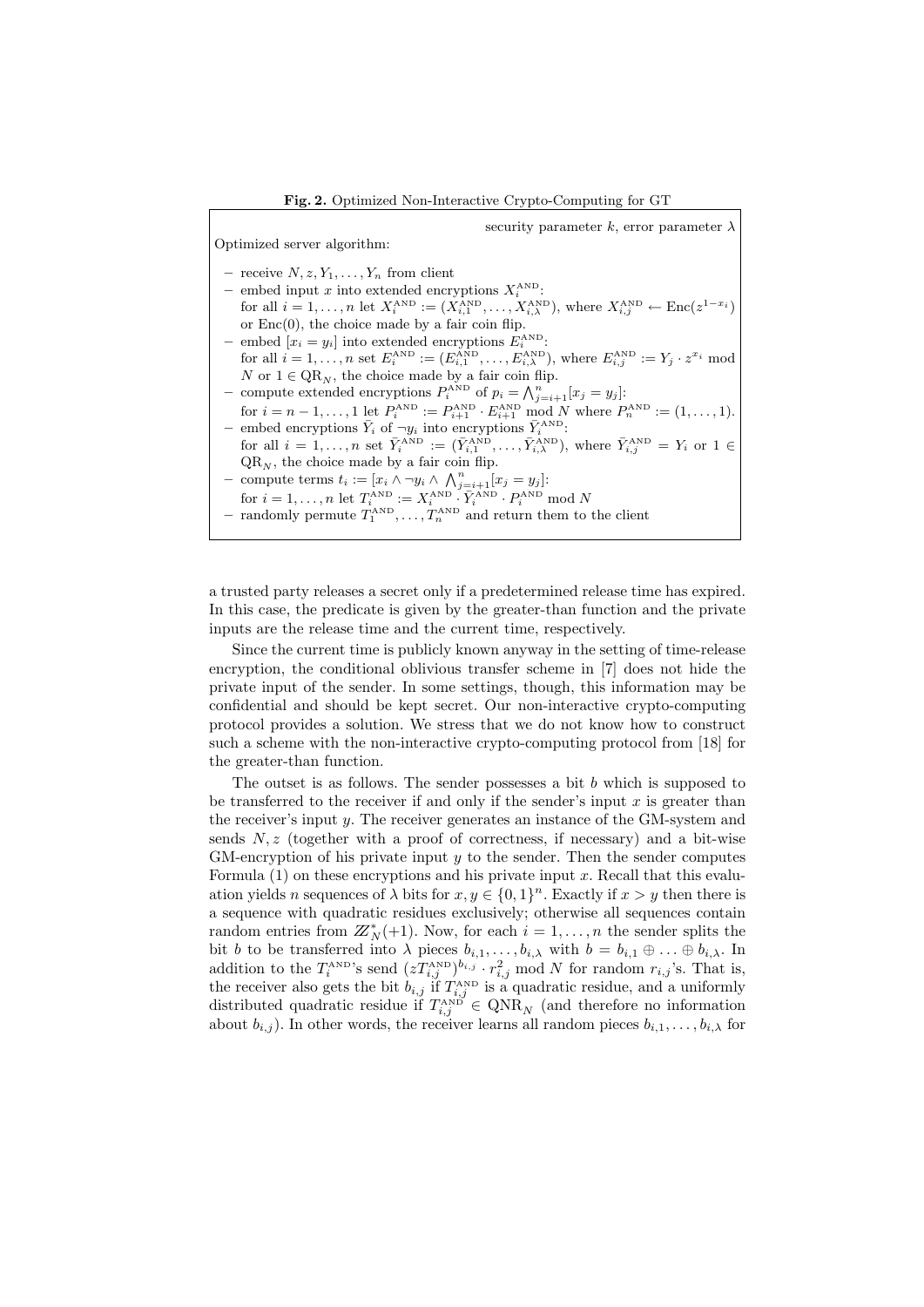some i —and thus b— if  $x > y$ , and lacks at least one random piece for each i if  $x \leq y$  (unless an encryption error occurs, which happens with probability at most  $5n \cdot 2^{-\lambda}$ ).

Bottom line, if  $x > y$  then the receiver gets to know the sender's bit b, whereas for  $x \leq y$  the bit b is statistically hidden from the receiver. Furthermore, the receiver does not learn anything about the sender's private input  $x$  except the predicate value  $[x > y]$ . On the other hand, the sender gets only an encryption of the receiver's input  $y$  and does not know if  $b$  has been transferred. Hence, this is a conditional oblivious transfer protocol that keeps the private inputs secret.

#### 4.2 Private Bidding and the Millionaires' Problem

In a private bidding protocol  $[3]$  two parties A and B compare their inputs x, y with the support of an active third party T. Although the third party T is trusted to carry out all computations corectly it should remain oblivious about the actual outcome of the comparison. Furthermore, T does not collude with either of the other parties. Note that such a bidding protocol immediately gives a fair solution to the millionaires' problem in presence of an active third party.

An efficient protocol for private bidding has been presented in [3]. The solution there requires the trusted party to compute  $n$  exponentiations, whereas  $A$  and  $B$  have to compute  $n$  encryptions. Yet, for technical reasons, the basic GM-system is *not* applicable, and the suggested homomorphic schemes need at least one exponentiation for each encryption. Also, the protocol there requires potentially stronger assumptions than the quadratic residuosity assumption.

Security of a bidding protocol in [3] is defined in terms of secure function evaluation against non-adaptive adversaries [6, 9]. Namely, an adversary corrupting at most one of the parties at the outset of the protocol does not learn anything about the other parties' inputs beyond what the compromised party should learn about the outcome of the bidding, i.e., for corrupted  $A$  or  $B$  the adversary merely learns the function value  $GT(x, y)$  and for compomised T it learns nothing about  $x, y$  at all. It is assumed that all parties are mutually connected via private and authenticated channels; this can be achieved using appropriate cryptographic primitives. A formal definition of secure bidding is omitted from this version.

The Honest-But-Curious Case. We first discuss the idea of our protocol in the honest-but-curious case. Also, to simplify, suppose that always  $x \neq y$ . The trusted party T publishes a GM-instantiation  $N, z$  such that neither A nor  $B$  knows the factorization of  $N$ . Party  $A$  sends an encryption of his input  $x$ under  $N, z$  to B who answers with an encryption of y. Then one party, say A, sends a random bit b and two random strings that are used to compute the non-interactive crypto-computing evaluation procedure on both encryptions of x, y; one time the parties inattentively compute  $GT(x, y)$  and the other time they evaluate  $GT(y, x)$ . Note that both parties obtain the same strings by this since they use the same encryptions and identical random strings. Each party sends both strings in random order according to bit  $b$  to the third party. The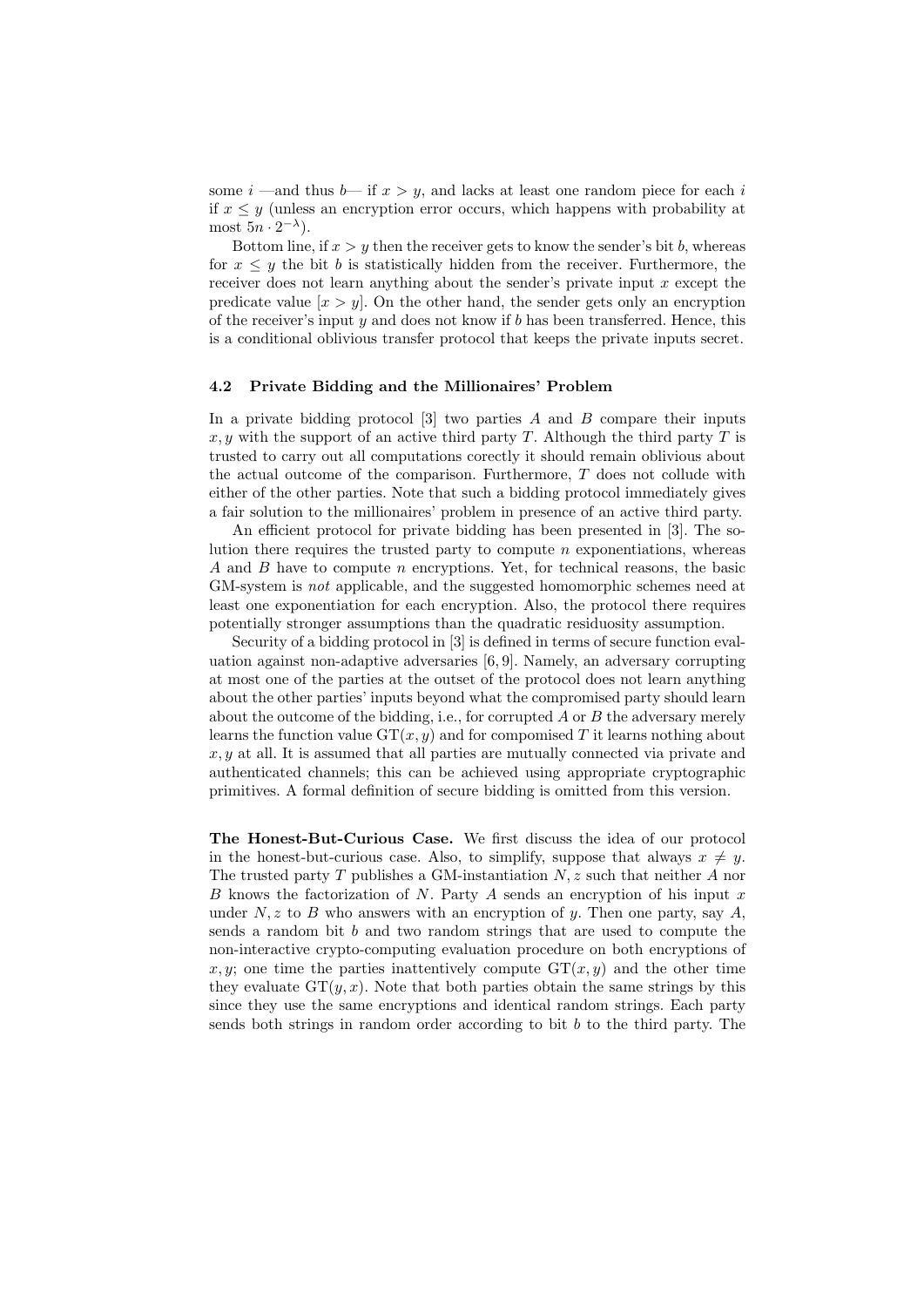third party decrypts the strings if and only if it receives the same strings from A and B. T computes the decision bits  $|x > y|, |y > x|$  for  $b = 0$  or  $|y > x|, |x > y|$ for  $b = 1$  —but does not know which of the cases has occured— and returns the bits to each party. A and B can then decide whether  $x > y$  or  $y < x$ .

Let us briefly discuss that this protocol is secure against honest-but-curious adversaries. First note that if A and B are honest then T learns nothing (in a statistical sense) about  $x$  and  $y$ . The reason is that  $T$  merely gets random answers of the non-interactive crypto-computing protocol for  $GT(x, y)$  and  $GT(y, x)$  in random order (and exactly one of the predicates is satisfied by assumption about inequality of  $x$  and  $y$ ).

Assume that an adversary sees all internal data and incoming and outgoing messages of  $A$ , but does not have control over  $A$  and, in particular, cannot bias the random bits used for the crypto-computation. This, however, means that unless an error occurs in the crypto-computation the adversary gets only the information about  $[x > y]$  from the trusted party, and a secure encryption of y from B. Hence, with very high probability the adversary does not learn anything in a computational sense from listening to the execution. Similarly, this follows for a dishonest B.

#### Fig. 3. Private Bidding with an Oblivious Third Party

Trusted party  $T$  publishes a GM-instantiation  $N, z$  and random quadratic nonresidues  $w_A$  and  $w_B$ .

- A and B jointly generate two random strings each of  $n\lambda$  bits and a bit b using a coin-flipping protocol with  $N, w_A$ .
- A sends bit-wise GM-encryptions  $Enc(x)$  under  $N, z$  to B and gives a zeroknowledge proof of knowledge based on  $N, z, w_A$ ; A also sends a sufficient number of random elements from  $\overline{Z}_{N}^{*}$ .
- Vice versa, B sends an encryption  $Enc(y)$  under  $N, z$  to A and proves in zeroknowledge with  $N, z, w_B$  that he knows the plaintext.
- Each party computes the server's evaluation procedure for  $GT(x, y)$  and  $GT(y, x)$  on the encryptions with the predetermined elements from  $Z_N^*$  and submits the result to the trusted party (in random order according to bit  $b$ ).
- If and only if both incoming values are equal then the trusted party decodes both sequences and returns the bits.
- Both parties output the result  $GT(x, y)$ .

The Malicious Case. In order to make the protocol above secure against actively cheating adversaries we have to ensure that the parties do not choose the encryptions in an adaptive manner. Formally, we need to extract the encrypted values from the dishonest party A or B and for this purpose add an interactive zero-knowledge proof of knowledge to the encryptions; this proof of knowledge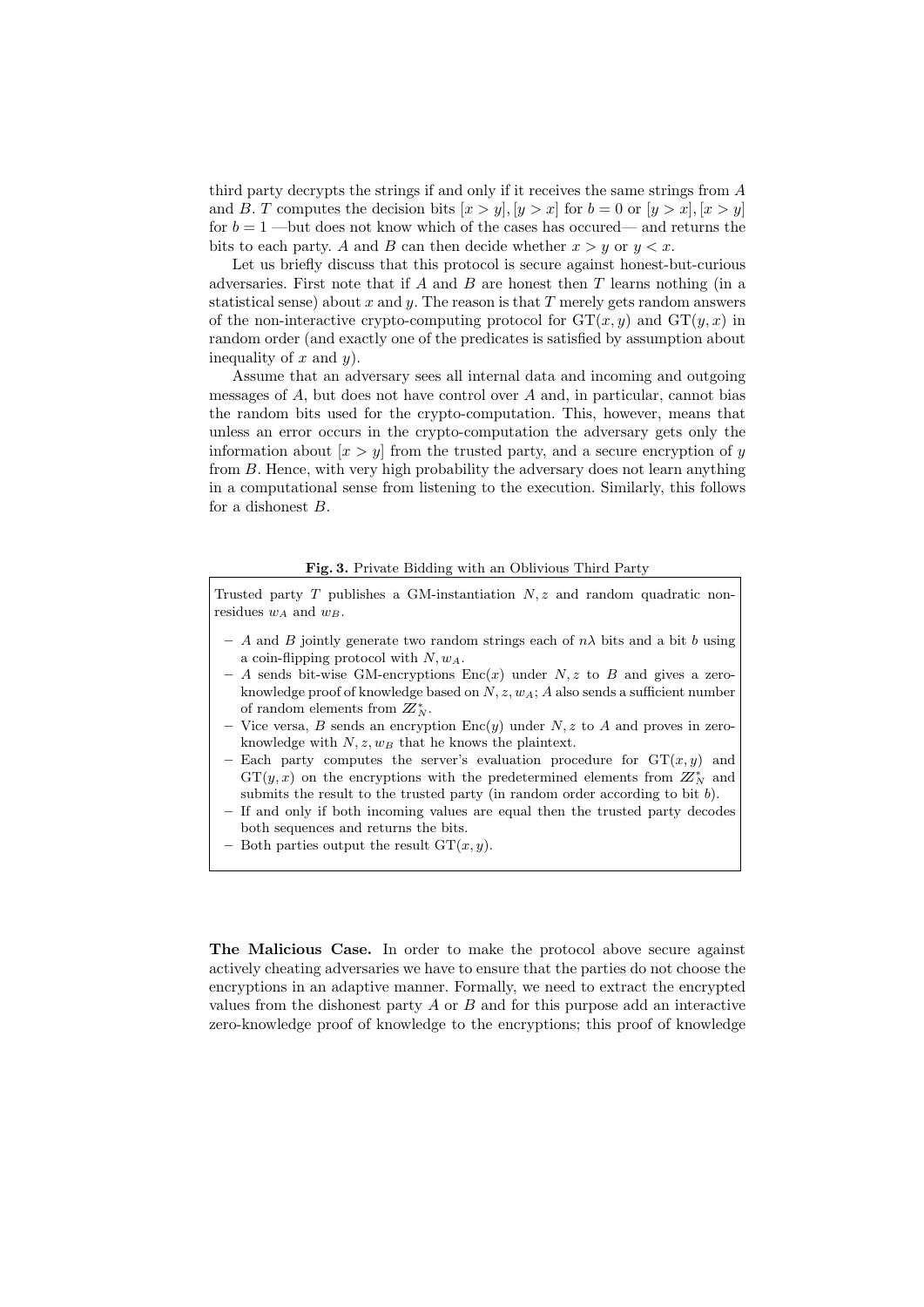can be carried out in three rounds with the data  $N, z, w_A, w_B$  published by T. Details are postponed to Appendix A.

Also, we have to ensure that the non-interactive crypto-computation is really based on truly random bits: biased bits may increase the probability that the result of an AND of encryptions is incorrect and thus the outcome might reveal some information about x or y, respectively. This is solved by using a coinflipping protocol in which one party commits to a random string  $a$  and the other publishes a random string b and the outcome is set to  $a \oplus b$ . Again, the reader is refered to Appendix A for details. It is important to notice that we only need random bits for the embedding of basic GM-encryptions into AND-encryptions. That is, only the choice whether we encode the *i*-th component as  $Enc(d)$  or as  $Enc(0)$  when embedding a basic GM-encryption  $Enc_0(d)$  must be made at random. Hence, we only need  $n\lambda$  random bits for each evaluation; the necessary elements from  $Z_N^*$  for embedding can be announced by one of the parties.

We present an informal argument why this scheme is secure; a formal proof is deferred from this version. Say that the adversary corrupts party  $T$ . Then the same argument as in the honest-but-curious case applies:  $T$  only sees two honestly generated outcomes of crypto-computations for  $GT(x, y)$  and  $GT(y, x)$ in random order.

Consider the case that the adversary corrupts A. We have to present a simulator that is allowed to query an oracle  $GT(\cdot, y)$  once, and outputs a protocol execution which is indistinguishable from a true execution with honest  $T$  and B (with secret input y). Roughly, the simulator extracts the input  $x^*$  from the adversary's proof of knowledge for the encryption and simulates T's and  $B$ 's behavior by the zero-knowledge property.<sup>4</sup> The simulator then queries the oracle about  $x^*$  to obtain  $GT(x^*, y)$ . Given this bit the simulator finally outputs T's answer; this is possible since it knows the order of the transmitted crypto-computations and both parties must send the same crypto-computation for  $GT(x^*, y)$  and  $GT(y, x^*)$ . Additionally, since the computation involves truly random bits because of the coin tossing, the result of the crypto-computation is correct with very high probability. In this case, T's decoding would be identical to the simulator's output for  $GT(x^*, y)$ .

The case that the adversary corrupts  $B$  is analogous. Hence, we obtain a secure constant-round private-bidding protocol with an active oblivious third party; the protocol requires at most  $19n\lambda + 2\lambda$  modular multiplications for each party, where *n* is the length of the bids and  $\lambda$  determines the error.

Above we presumed that  $x \neq y$ . It is not hard to see that our non-interactive crypto-computing protocol in Section 3 can be modified to a scheme which computes  $EQ(x, y)$  and where the server's answer is identical distributed to the one for  $GT(x, y)$  (for the same instance  $N, z$ ). Therefore, if one alters the

 $^4\,$  At first glance, it seems that the simulator could choose  $N$  on behalf of  $T$  such that it knows the factorizaton p, q of N and such that it can extract  $x^*$  directly by decoding. Yet, the simulator has to present a fake encryption of  $y$  pretending to be  $B$ , and we were not able to prove this to be indistinguishable from a correct encryption of  $y$  if the simulator knows  $p, q$ . Therefore, we take the detour using a proof of knowledge.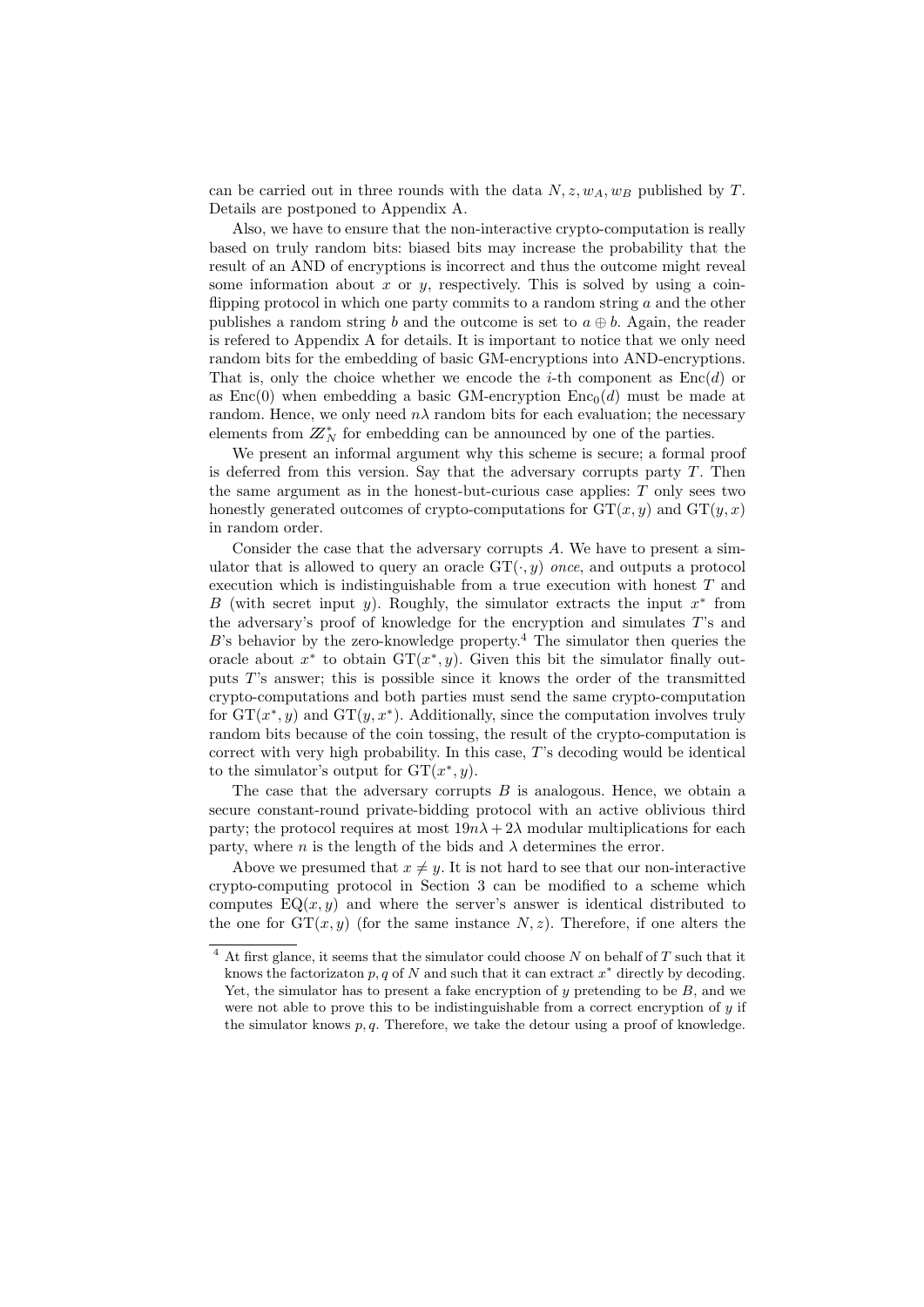bidding protocol by letting  $A$  and  $B$  passing three crypto-computations for  $GT(x, y), GT(y, x), EQ(x, y)$  in random order to T, then one obtains a secure bidding protocol where  $A$  and  $B$  know which input is bigger (if any), or if the inputs are equal.

# Acknowledgements

We thank the anonymous reviewers of RSA 2001 for comprehensive comments.

## References

- 1. D.Beaver: Minimal-Latency Secure Function Evaluation, Eurocrypt 2000, Lecture Notes in Computer Science, Vol. 1807, Springer-Verlag, pp. 335–350, 2000.
- 2. F.BOUDOT, B.SCHOENMAKERS, J.TRAORÉ: A Fair and Efficient Solution to the Socialist Millionaires' Problem, to appear in Discrete Applied Mathematics, Special Issue on Coding and Cryptography, Elsevier, 2000.
- 3. C.Cachin: Efficient Private Bidding and Auctions with an Oblivious Third Party, 6th ACM Conference on Computer and Communications Security, pp. 120–127, 1999.
- 4. C.Cachin, J.Camenish: Optimistic Fair Secure Computations, Crypto 2000, Lecture Notes in Computer Science, Vol. 1880, Springer-Verlag, pp. 93–111, 2000.
- 5. C.CACHIN, J.CAMENISH, J.KILIAN, J.MÜLLER: One-Round Secure Computation and Secure Autonomous Mobile Agents, ICALP 2000, Lecture Notes in Computer Science, Springer-Verlag, 2000.
- 6. R.Canetti: Security and Composition of Multiparty Cryptographic Protocols, Journal of Cryptology, Vol. 13, No. 1, Springer-Verlag, pp. 143–202, 2000.
- 7. G.Di Crescenzo, R.Ostrovsky, S.Rajagopalan: Conditional Oblivious Transfer and Time-Release Encryption, Eurocrypt '99, Lecture Notes in Computer Science, Vol. 1592, Springer-Verlag, pp. 74–89, 1999.
- 8. U.FEIGE, A.FIAT, A.SHAMIR: Zero-Knowledge Proofs of Identity, Journal of Cryptology, Vol. 1, No. 2, pp. 77–94, Springer-Verlag, 1988.
- 9. O.GOLDREICH: Secure Multi-Party Computation, (working draft, version  $1.2$ ), available at  $http://www.wisdom.weizmann.ac.i1/$ home/oded/public html/pp.html, March 2000.
- 10. O.Goldreich, S.Micali, A.Wigderson: How to Play any Mental Game —or a Completeness Theorem for Protocols with Honest Majorities, Proceedings of the 19th Annual ACM Symposium on the Theory of Computing, pp. 218–229, 1987.
- 11. O.Goldreich, S.Micali, A.Wigderson: Proofs That Yield Nothing About Their Validity —or— All Languages in NP Have Zero-Knowledge Proof Systems, Journal of the ACM, Vol.8, No. 1, pp. 691–729, 1991.
- 12. S.GOLDWASSER, S.MICALI: Probabilistic Encryption, Journal of Computer and System Sciences, Vol. 28(2), pp. 270–299, 1984.
- 13. S.Goldwassser, S.Micali, C.Rackoff: The Knowledge Complexity of Interactive Proof Systems, SIAM Journal on Computation, Vol. 18, pp. 186–208, 1989.
- 14. G.HARDY, E.WRIGHT: An Introduction to the Theory of Numbers, Oxford University Press, 1979.
- 15. M.Jakobsson, M.Yung: Proving Without Knowing: On Oblivious, Agnostic and Blindfolded Provers, Crypto '96, Lecture Notes in Computer Science, Vol. 1109, Springer-Verlag, pp. 186–200, 1996.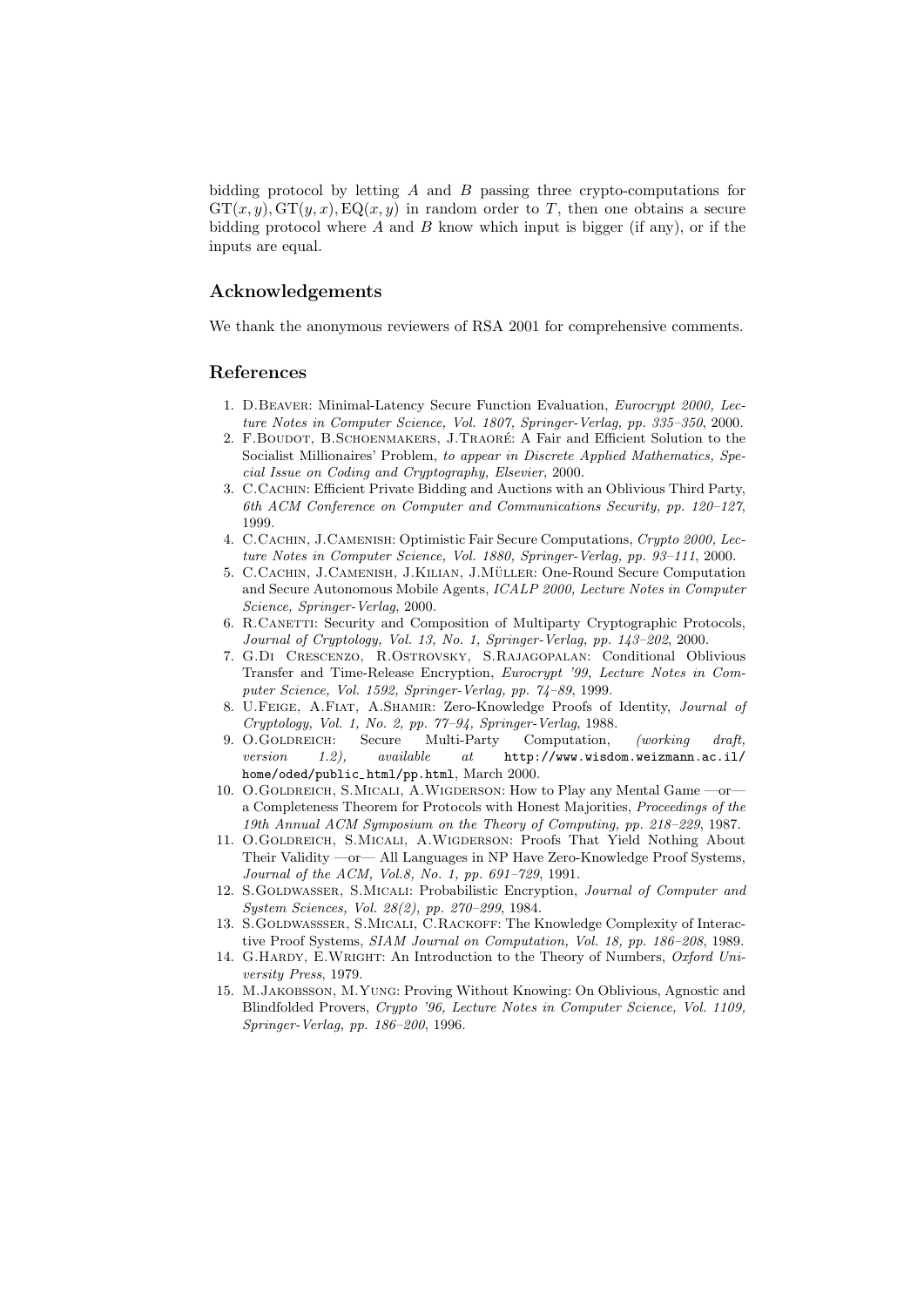- 16. M.Naor, B.Pinkas, R.Sumner: Privacy Preserving Auctions and Mechanism Design, 1st ACM Conference on Electronic Commerce, available at http://www.wisdom.weizmann.ac.il/˜bennyp/, 1999.
- 17. M.Rabin: How to Exchange Secrets by Oblivious Transfer, Technical Report TR-81, Harvard, 1981.
- 18. T.SANDER, A.YOUNG, M.YUNG: Non-Interactive Crypto-Computing for NC<sup>1</sup>, Proceedings of the 40th IEEE Symposium on Foundations of Computer Science (FOCS), 1999.
- 19. A.Yao: Protocols for Secure Computation, Proceedings of the 23rd IEEE Symposium on Foundations of Computer Science (FOCS), pp. 160–164, 1982.
- 20. A.Yao: How to Generate and Exchange Secrets, Proceedings of the 27th IEEE Symposium on Foundations of Computer Science (FOCS), pp. 162–167, 1986.

# A Fair Coin-Tossing and Zero-Knowledge Proof of Knowledge for GM-Encryptions

In this section we review the missing sub protocols of Section 4.2: a threeround zero-knowledge [13] proof of knowledge for GM-encryptions [8], and a coin-flipping protocol to generate unbiased random bits. We start with the coinflipping protocol as we will need it for the proof of knowledge, too.

#### A.1 Fair Coin-Tossing

Assume that a trusted party publishes a modulus  $N$  and a quadratic non-residue  $w_A \in \text{QNR}_N$ . To generate a single unbiased random bit,

- party A commits to a bit a by sending a random encryption  $Enc(a, s)$  under  $N$ ,  $w_A$ .
- $B$  sends a random bit  $b$ .
- A decommits to a by sending a, s to B (who verifies that  $Enc(a, s)$  equals the ciphertext from the first step).
- the random bit c is set to  $c = a \oplus b$ .

These basic steps can be repeated  $2n\lambda + 1$  times in parallel to generate  $2n\lambda + 1$ random bits as required in our application.

We show that the protocol can be used to generate an unbiased bit even if one party is dishonest; furthermore, we show that a simulator playing  $A$  can bias the outcome to any predetermined value c.

If  $A$  is corrupt then  $c$  is uniformly distributed because the encryption of  $a$ binds perfectly. If  $B$  is controlled by the adversary this is accomplished by letting T announce an invalid but correct looking  $w_A$  which is a quadratic residue instead of a non-residue; moreover, assume that we know a root  $v_A$  of  $w_A$  =  $v_A^2$  mod N. We bias the coin flipping by first choosing a random  $c \in \{0, 1\}$  before the protocol starts and by sending an encryption  $Enc(1, s)$  of  $a = 1$  under N,  $w<sub>A</sub>$ . Then, after having received b from the adversary, we decommit to  $a' = c \oplus b$  by sending  $(0, sv_A)$  for  $a' = 0$  and  $(1, s)$  for  $a' = 1$ . It is readily verified that this is a corret decommitment for  $a'$ . Conclusively, the coin flip is biased to the previously selected, but uniformly distributed  $c$ . On the other hand, under the quadratic residuosity assumption,  $B$  cannot distinguish that  $w<sub>A</sub>$  is quadratic residue.